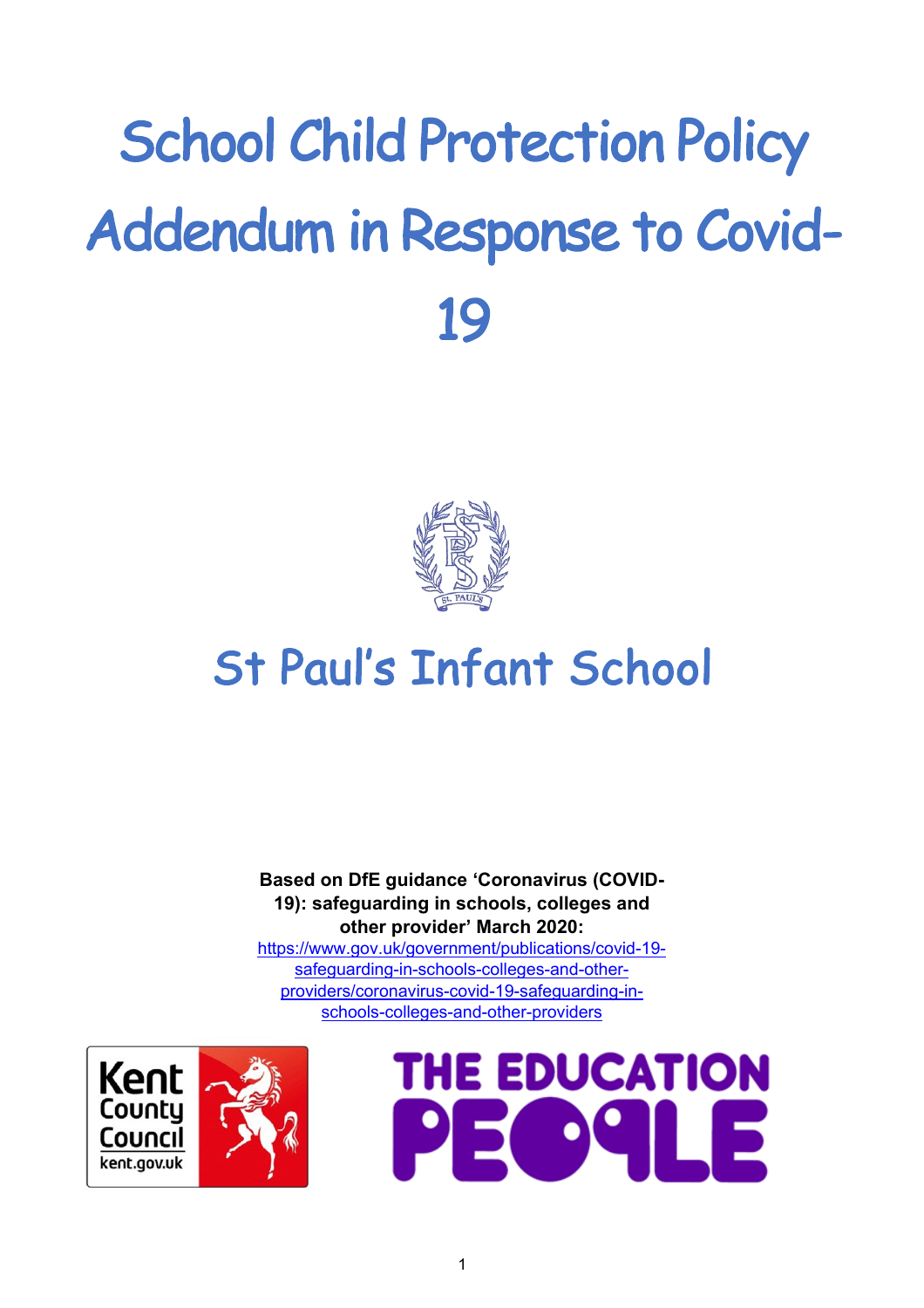# St Paul's Infant School

## Child Protection Policy Addendum in response to Covid-19

Policy Author: Miss Julie Oakley

Date written/Updated: 06/04/2020

Date shared with staff: 07/04/2020

This addendum will be reviewed following any updates to national and local guidance and procedures and reshared as required.

#### 1. Context

- On 20th March 2020 parents were asked to keep their children at home, wherever possible, as part of the response to coronavirus (COVID-19). Schools and childcare providers were asked to provide care for a limited number of children - children who are vulnerable, and children whose parents are critical to the COVID-19 response and cannot be safely cared for at home.
- The way St Paul's Infant School is currently operating in response to coronavirus is fundamentally different, however, our safeguarding principles in accordance with 'Keeping Children Safe in Education' (KCSIE) 2019, remain the same:
	- o the best interests of children will always come first
	- o if anyone has a safeguarding concern about any child they should continue to act and act immediately
	- o a DSL or deputy DSL is available
	- o unsuitable people are not allowed to enter the children's workforce and/or gain access to children
	- o children should continue to be protected when they are online
- This addendum of St Paul's Infant School Child Protection policy contains details of any amendments to our existing safeguarding arrangements.

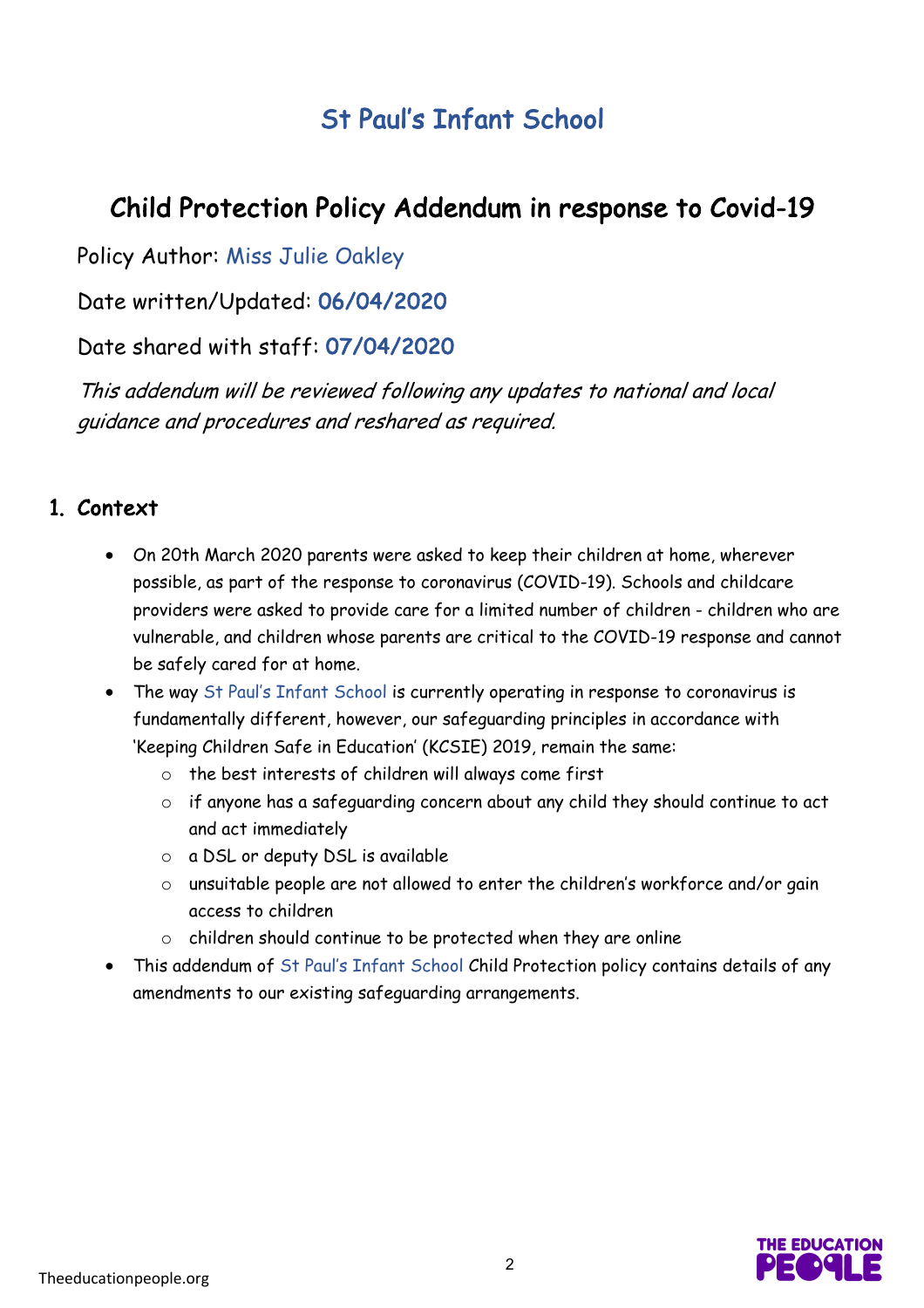#### 2. Key School Contacts

|                         | Name                          | Email                   | <b>Phone Number</b> |
|-------------------------|-------------------------------|-------------------------|---------------------|
| Designated Safeguarding | Miss Julie Oakley             | headteacher@st-         | 01622               |
| Lead (DSL)              |                               | pauls-                  | 753322              |
|                         |                               | maidstone.kent.sch.uk   |                     |
| Deputy Designated       | Mrs Sarah Aldridge -          | <u>saraha@st-pauls-</u> | 01622               |
| Safeguarding Leads      | Deputy Headteacher            | maidstone.kent.sch.uk   | 753322              |
|                         | Mrs Kim Burniston -           | kims@st-pauls-          |                     |
|                         | <b>Family Liaison Officer</b> | maidstone.kent.sch.uk   |                     |
|                         | Mrs Sarah Bunce -             |                         |                     |
|                         | KS1 Lead/Teacher              |                         |                     |
| Headteacher             | Miss Julie Oakley             | headteacher@st-         | 01622               |
|                         |                               | pauls-                  | 753322              |
|                         |                               | maidstone.kent.sch.uk   |                     |
| Chair of Governors      | Mrs Jody Catterall            |                         |                     |
|                         |                               |                         |                     |
| Safeguarding Governor   | Mrs Ashley Crittenden         |                         |                     |
|                         |                               |                         |                     |
| Other key staff         |                               |                         |                     |
|                         |                               |                         |                     |

### 3. Designated Safeguarding Leads (DSLs)

- St Paul's Infant School Lead Designated Safeguarding Lead is: Miss Julie Oakley
- St Paul's Infant School Deputy Designated Safeguarding Leads are: Mrs Sarah Aldridge, Mrs Kim Burniston and Mrs Sarah Bunce
- Ideally a DSL (or deputy) will be present on-site however if this is not possible, a named DSL will be available to be contacted via phone or online video - for example working from home.
	- o Should this not be possible then St Paul's Infant School will share a DSL or deputy from another school, who will be available to be contacted via phone or video call.
	- o Mrs Jenny Chiverton, North Borough Junior School, 01622 754708
- Where a trained DSL (or deputy) is not on site, in addition to the above, a senior leader will assume responsibility for co-ordinating safeguarding on site.
	- o This will include updating safeguarding files and liaising with the offsite DSL (or deputy) and as required liaising with social workers where they require access to children in need and/or to carry out statutory assessments at the school/college.

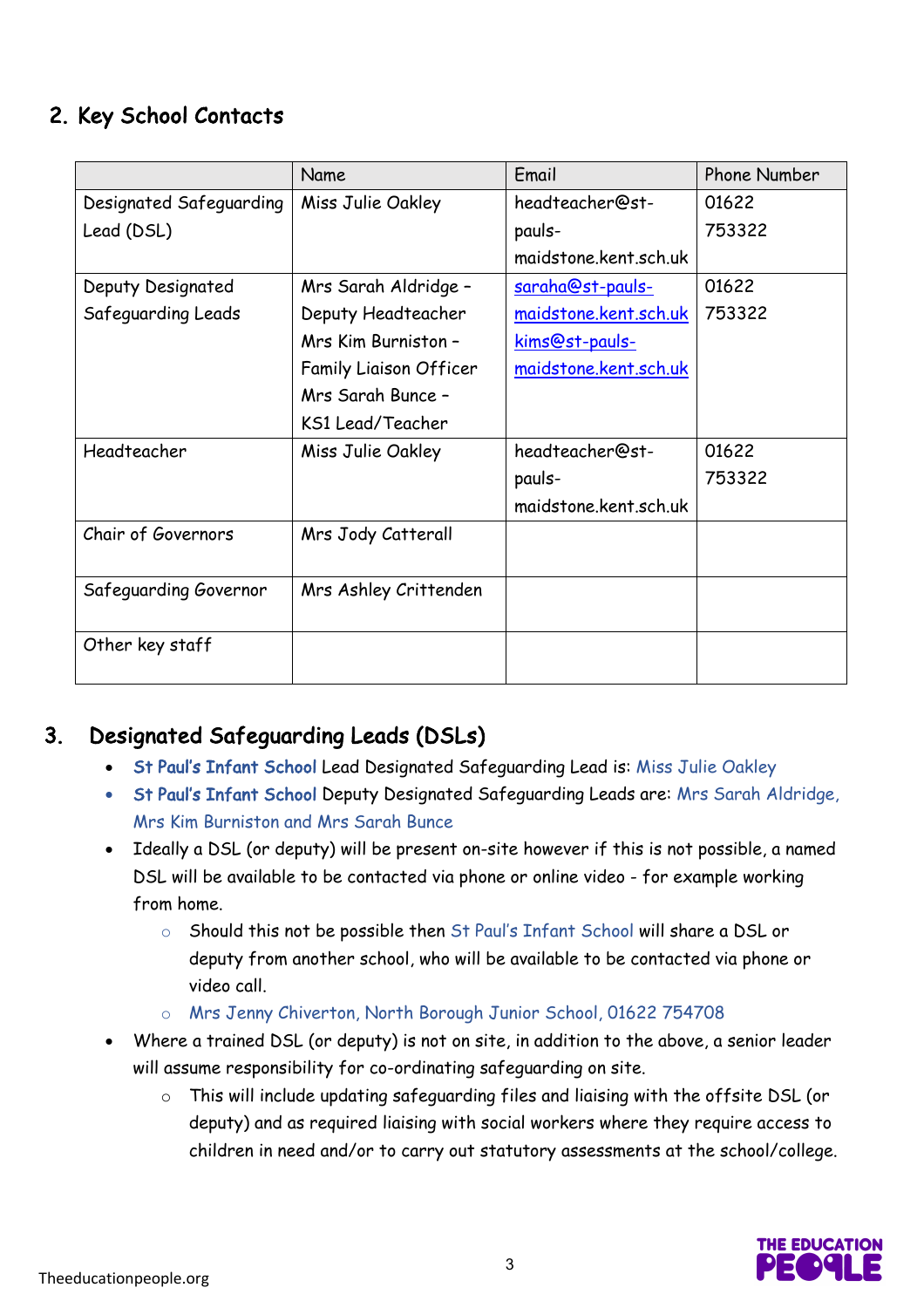- All staff and volunteers on-site will have access to a trained DSL (or deputy) and know on any given day who that person is, and how they can speak to them.
	- o Up to date details of the DSL/Deputy DSLs will be visible to staff and children.
- The DSL/Deputy DSL's will continue to engage with social workers, and attend all multiagency meetings, which can be done remotely.

#### 4. Vulnerable children

- Ensuring that vulnerable children remain protected is a top priority for St Paul's Infant School.
	- o Vulnerable children include those who have a social worker and those children and young people up to the age of 25 with education, health and care (EHC) plans. Please see DfE guidance for further information on vulnerable children.
- There is an expectation that children with a social worker will attend a provision, unless in consultation with the child's social worker and family it is agreed this is not in the best interests of the child. Where parents are concerned about the risk of the child contracting COVID19, professionals will talk through these worries with the parent/carer following the advice set out by Public Health England.
- Children with an EHC plan will be risk-assessed in consultation with the Local Authority and parents and a decision will be made about whether they should continue to attend school.
- St Paul's Infant School has the flexibility to offer a place to other learners who may also be considered vulnerable by St Paul's Infant School. Please contact Miss Julie Oakley to discuss this further.
- If vulnerable children are not attending school, we will regularly keep in contact by telephone with them.
- St Paul's Infant School will continue to work with those professionals involved with children and share relevant information with them such as social workers, early help workers and virtual school heads (VSH). This is especially important during the COVID-19 period.
	- o This will include information about attendance and any welfare concerns.
	- o If there is a safeguarding concern, this will be shared with the relevant professional as soon as possible.
- St Paul's Infant School will encourage our vulnerable children and young people to attend a school, including remotely if needed.

#### 5. Attendance monitoring

• Local authorities and education settings do not need to complete their usual day-today attendance processes to follow up on non-attendance.

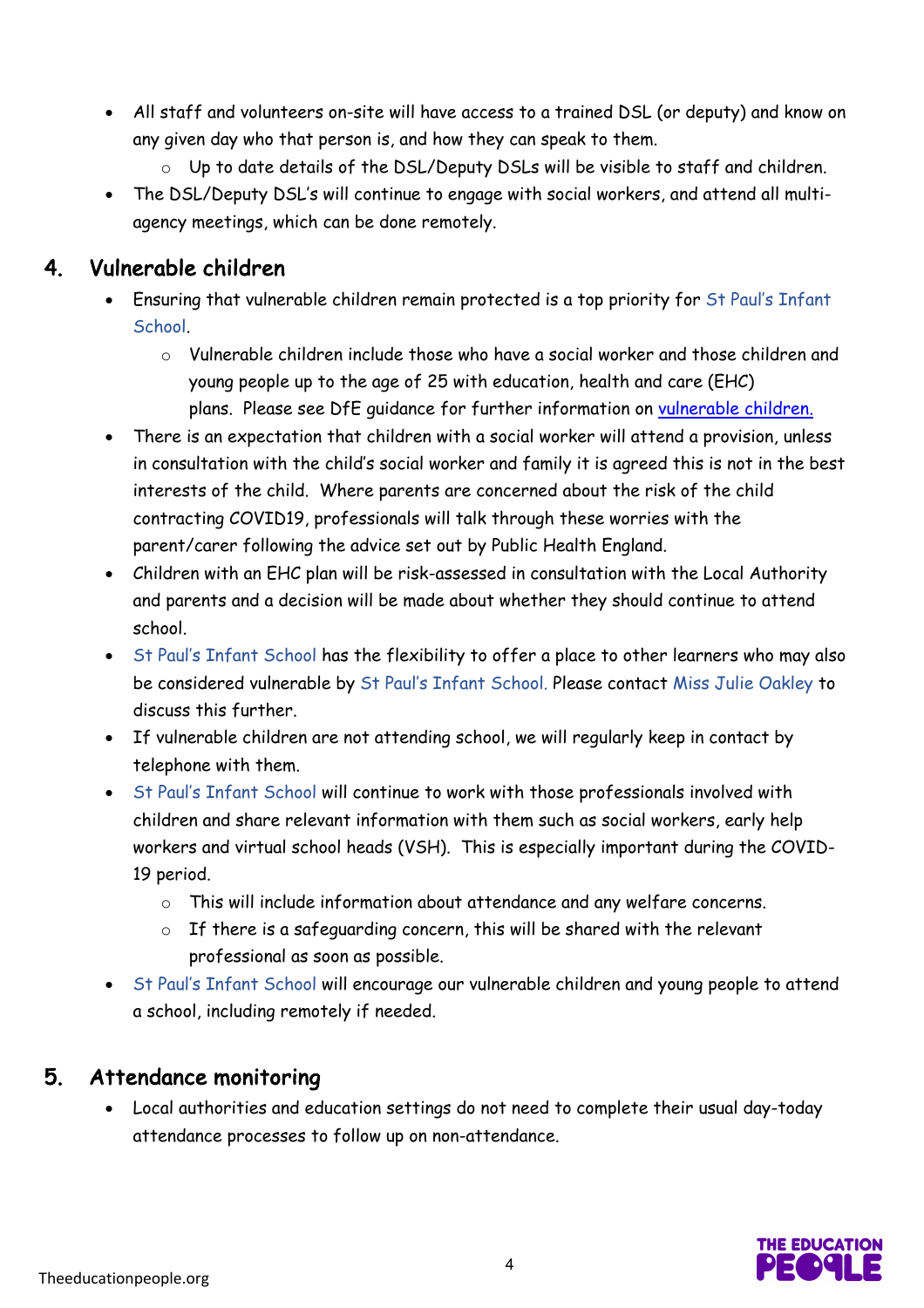- St Paul's Infant School and social workers will agree with families/carers whether children in need should attend and St Paul's Infant School will follow up with family/carers where a child/children are supposed to be attending but do not.
- In all circumstances where a vulnerable child/children does not take up their place, or discontinues, St Paul's Infant School will notify their social worker and follow up with the family/carer.
- St Paul's Infant School will also follow up with families/carers that have arranged a place for their child/children, namely keyworkers or children that are considered vulnerable but not open to any agencies and do not attend.
	- o Staff will continue to work with and support children' social workers to help protect vulnerable children.
- St Paul's Infant School will complete both the KCC and government daily online attendance form to keep a record of children of critical workers and vulnerable children who are attending school.

#### 6. Reporting concerns

- All staff will continue to look out for any signs that indicate a child may be at risk, both on and off site, including online.
	- o If a member of staff/volunteer has any safeguarding concerns about a child, this will be reported to the DSL as soon as possible.
	- o If the concern is urgent, the member of staff/volunteer will speak to a DSL in person or via phone/video call if they are not on site, immediately.
	- o In the event a member of staff or volunteer cannot make contact with a DSL, this will not delay them taking immediate action to safeguard a child.
	- $\circ$  Concerns will be recorded using existing school safequarding processes as outlined in our Child Protection Policy.
- Learners are encouraged to report concerns via existing school systems, or to a trusted adult at home.
- Parents/carers are encouraged to report concerns via existing school systems.
- Where staff are concerned about an adult working with learners, they should report the concern to the headteacher.
	- o If there are concerns about any member of staff or volunteer, the LADO service will be consulted with.
	- o Concerns around the headteacher should be directed to the Chair of Governors.

#### 7. Safeguarding training and induction

• DSL training is unlikely to take place whilst there remains a threat of the COVID 19 virus. For the period COVID-19 measures are in place, a DSL (or deputy) who has been trained will continue to be classed as a trained DSL (or deputy) even if they miss their refresher training.

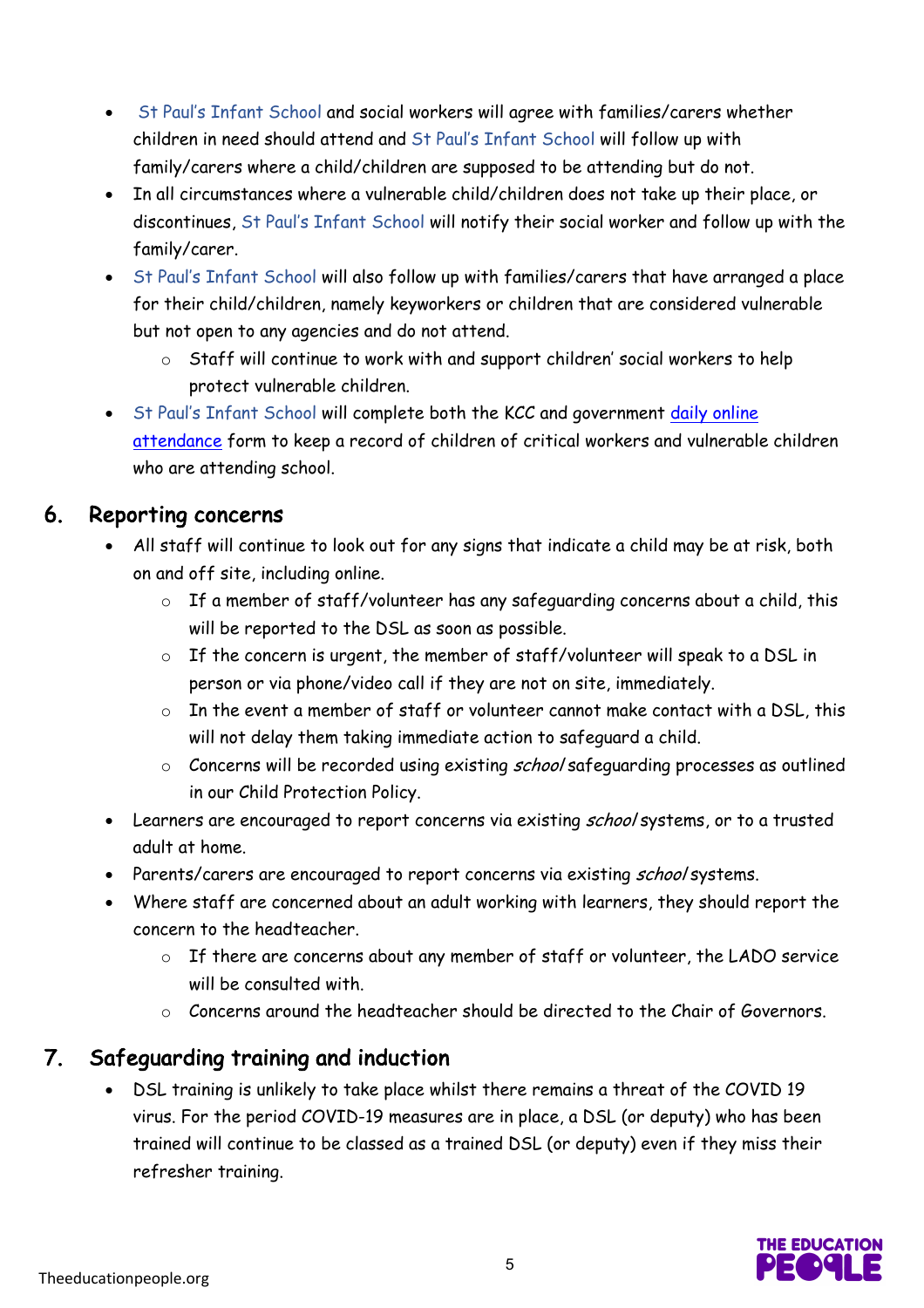- o Formal DSL refresher training will be undertaken as soon as possible. DSLs will continue to keep their knowledge up to date through other means.
- All existing staff have read KCSIE 2019 Part 1 and accessed safeguarding training.
	- o Staff will be made aware if any processes have changed with the sharing of this addendum and the DSL will communicate any changes to local processes directly.
- All new staff and volunteers will have an induction provided via the DSL and will be provided with a copy of the school's Child Protection Policy and Covid-19 Addendum.
- Staff may move between *schools* on a temporary basis and consideration given will be given by the DSL as to what induction they need on a case by case basis, dependent on existing skills and knowledge.

#### 8. Safer recruitment

- It remains essential that people who are unsuitable are not allowed to enter the children's workforce or gain access to children.
- During Covid-19 if St Paul's Infant School recruit new staff we will continue to follow the relevant safer recruitment practices.
- If volunteers are recruited St Paul's Infant School will continue to follow the guidance in accordance with KCSIE 2019 and. Volunteers who have not had the relevant checks will not be left unsupervised with a child.
- If staff from other settings volunteer or begin working at St Paul's Infant School, we will ensure they have a relevant DBS check following DfE guidance at this time. St Paul's Infant School will risk assess staff from other settings, as we would for a volunteer.
- If staff are deployed from another education or children's workforce setting to our school, we will take into account the DfE supplementary quidance on safequarding children during the COVID-19 pandemic and will accept portability as long as the current employer confirms in writing that:
	- o the individual has been subject to an enhanced DBS and children's barred list check
	- o there are no known concerns about the individual's suitability to work with children
	- o there is no ongoing disciplinary investigation relating to that individual
- In response to COVID-19, the Disclosure and Barring Service (DBS) has made changes to its guidance on standard and enhanced DBS ID checking to minimise the need for faceto-face contact.
- St Paul's Infant School will continue to refer to the DBS anyone who has harmed or poses a risk of harm to a child in accordance with KCSIE 2019.
- St Paul's Infant School will continue to consider and make referrals to the Teaching Regulation Agency (TRA) where appropriate. During the period Covid-19 all referrals will be made by emailing Misconduct.teacher@education.gov.uk.

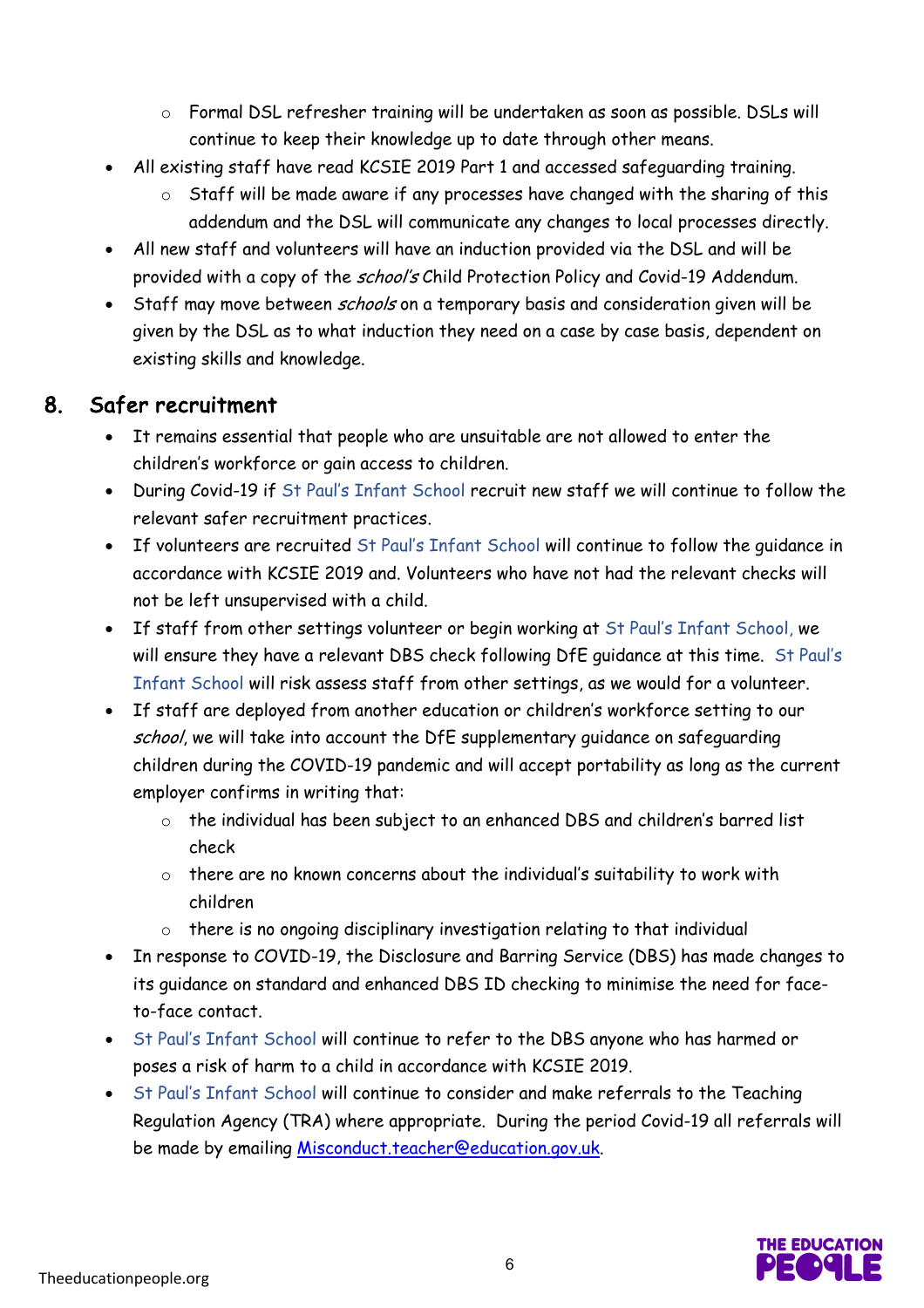• St Paul's Infant School will continue to update the single central record and will log details of any risk assessment carried out on volunteers and staff on loan from elsewhere.

#### 9. Supporting children in school

- St Paul's Infant School is committed to ensuring the safety and wellbeing of all its learners
- St Paul's Infant School will be a safe space for all children to attend and flourish. A senior member of staff will ensure that there are appropriate staff on site and that staff to learner ratios have been considered to maximise the safety of children.
- St Paul's Infant School will follow the current government guidance in relation to social distancing and all matters relating to public health from the respective websites and outlets http://www.gov.uk/government/publications/coroniavirus-covid-19 implementing-social-distancing-in-education-and-childcare-settings
- St Paul's Infant School will ensure that all children who are either categorised as vulnerable or children of critical workers and are in attendance are appropriately supported.
- St Paul's Infant School will continue to record any support provided to children in relation to safeguarding issues on their respective safeguarding recording system.

#### Peer on Peer Abuse

- St Paul's Infant School continues to recognise and respond to cases of Peer on Peer abuse by considering each incident on a case by case basis and basing any intervention on usual processes outlined within KCSIE 19.
- St Paul's Infant School recognises that the current circumstances and the changeable nature of current Government guidance may mean that the school may need to adapt elements of the process in some cases to ensure that they are able to respond in line with Government advice when required.
- The DSL will continue to consult as appropriate with multi-agency professionals to ensure that children's safety and wellbeing is not compromised when incidents of peer on peer abuse are brought to their attention.

#### Online safety

- St Paul's Infant School expectations with regards online behaviour and education when using school provided devices or internet access on site will continue to be implemented in line with existing polices. Any concerns regarding onsite online behaviour or use will be responded to in line with existing policies.
- St Paul's Infant School will continue to provide a safe online learning environment where learners use school provided devices on site; appropriate filtering and monitoring will continue to be implemented.

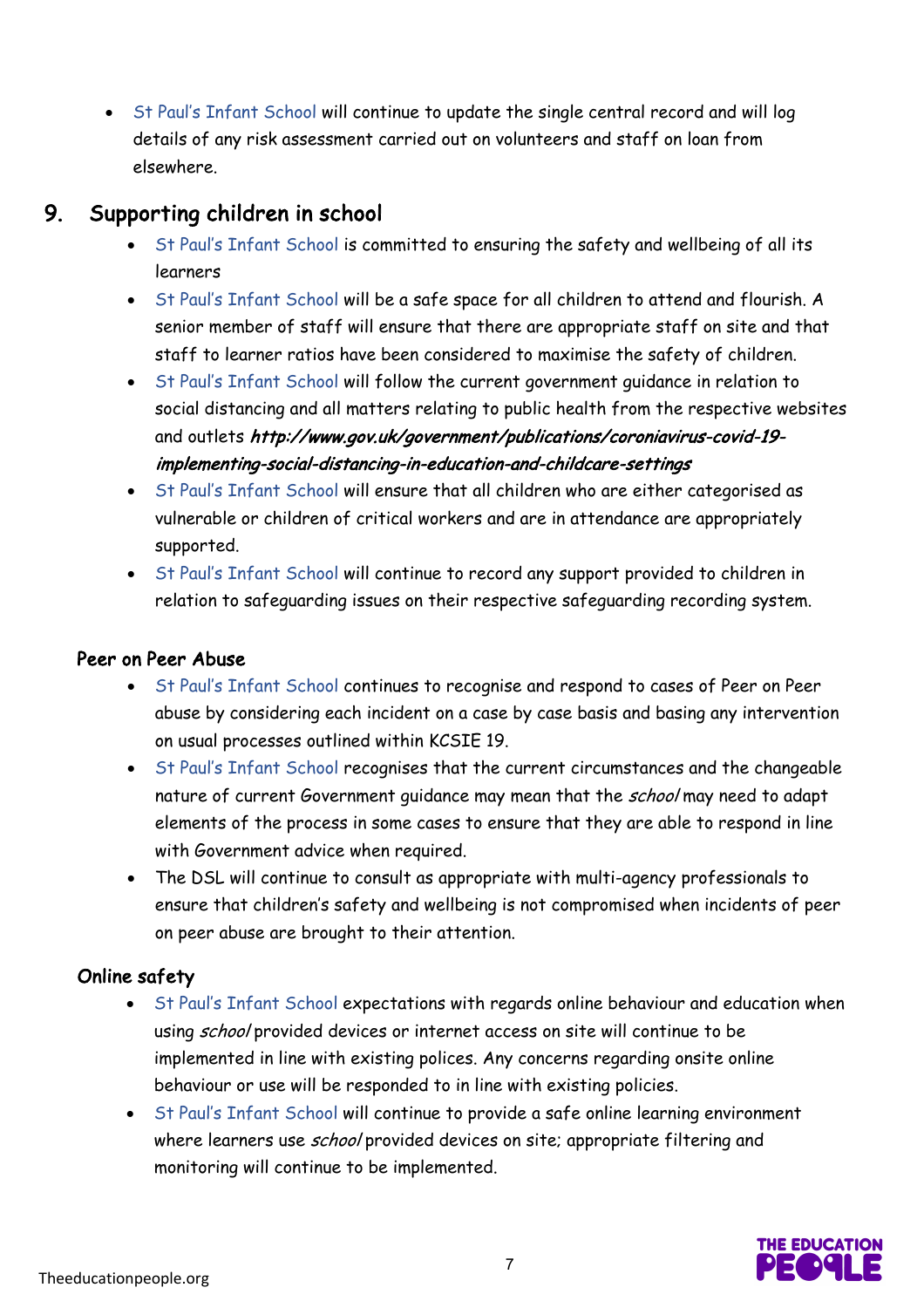- o Learners internet use will be supervised by staff according to their age and ability and learners will be directed to use appropriate online resources and tools.
- Use of staff and learner personal devices, including mobile phones, will be managed in line with our existing mobile technology policy.

#### 10. Supporting children not in school

- St Paul's Infant School will continue to ensure the safety and wellbeing of all children and young people that remain on the school roll
- All DSLs will continue to identify those vulnerable children that would benefit from Early Help as identified in KCSIE 2019, provide pastoral support and consider whether they would benefit from external support also.
- There will be clear plans around how best to communicate with learners who are identified as vulnerable, as well as those about whom DSLs have concerns about who do not receive a statutory service.
	- o This could include telephone contact and/or doorstep visits but is at the discretion of the DSL.
- St Paul's Infant School and the DSL will work closely with all relevant agencies and professionals regarding safeguarding a child who is not on site.
	- o Any plans will be reviewed regularly and if concerns become significant, the DSL will consider any requests for support if considered appropriate.
- St Paul's Infant School recognises that this is a difficult time for children and young people who consider school as a safe place and the current situation may impact on learners', staff and parent/carers mental health.
- The school will utilise its website and social media presence to ensure that safeguarding messages are shared with children and their families. This will include links to appropriate services and resources that are aimed at supporting them throughout this period.

#### Online safety away from school

- All staff will continue to look out for any signs that indicate a child may be at risk online and will report and respond to concerns in line with the Child Protection Policy addendum.
	- o Where necessary, referrals will be made to LADO, children's social care and as required, the police.
- Learners are encouraged to report concerns to a member of staff or a trusted adult at home. Where this is not possible, additional support can be accessed online via:
	- o Childline: www.childline.org.uk
	- o UK Safer Internet Centre's 'Report Harmful Content': https://reportharmfulcontent.com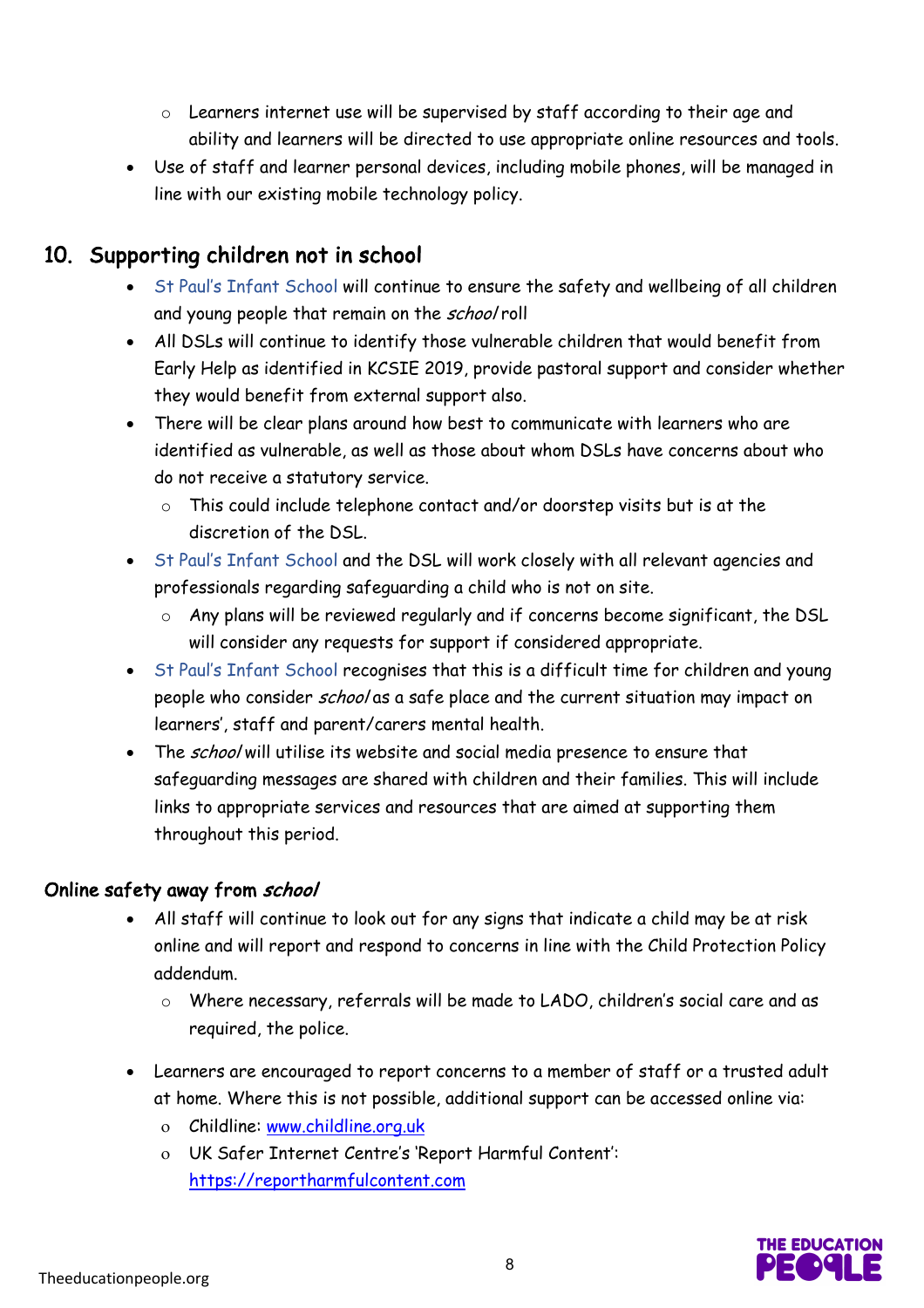- o National Crime Agency Child Exploitation and Online Protection Command (NCA-CEOP): www.ceop.police.uk/safety-centre
- Parents/carers are encouraged to ensure children are appropriately supervised online and that appropriate parent controls are implemented.
- All communication with learners and parents/carers will take place using school provided or approved communication channels; for example, school provided email accounts, including website access and Facebook page named St Paul's Infant School.
	- o Any pre-existing relationships or situations which mean this cannot be complied with will be discussed with the DSL.
- St Paul's Infant School will ensure any use of online learning tools and systems is in line with privacy and data protection/GDPR requirements.
- Staff and learners will engage with remote teaching and learning in line with existing behaviour principles as set out in our schools behaviour policy/code of conduct.
- When delivering remote learning, staff will:
	- o Only use online tools that have been evaluated and agreed by leadership.
	- o Ensure remote learning activities are planned in accordance with our curriculum policies, taking learner needs and technology access into account.
	- o Where possible, pre-record content.
- If remote learning is taking place 'live' using webcams or chat facilities, staff and learners will ensure a professional environment is maintained. This means:
	- o Staff will record the length, time, date and attendance of any online lessons/contact held or made.
	- o Live sessions will involve at least two members of staff where possible.
		- § Sessions will not be delivered in any 1:1 situation, unless pre-approval has been given by the DSL and/or Headteacher and the session is auditable.
	- o Staff will record any online lessons so they can be audited or accessed later if required; learners and staff should be made aware that lessons are being recorded.
	- o Staff will agree online behaviour expectations with learners at the start of lessons.
		- § Staff will revisit our acceptable use of technology policy with learners as necessary.
	- o All participants will wear suitable dress, use professional language, and ensure backgrounds of videos (live or pre-recorded) are neutral and appropriate.
		- § Staff and learners should ensure personal information and/or, inappropriate or unsuitable personal items are not visible.
		- § Where possible, other household members should not be in the background or shot; if this unavoidable, they should follow appropriate language and behaviour expectations.

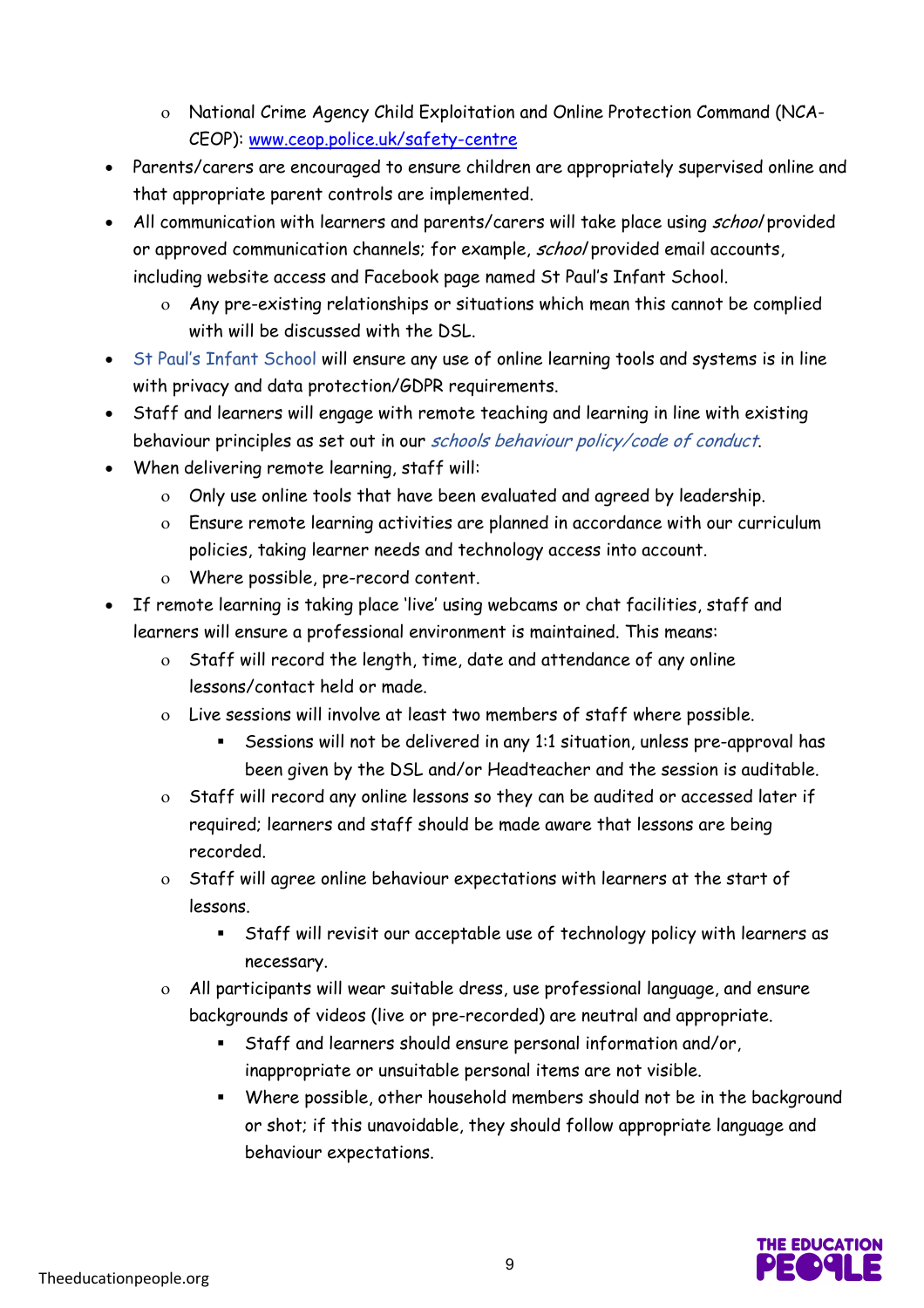§ If Live streaming, staff will mute and/or disable learners' videos and microphones, as required.

#### 11. Additional support and links

- As well as through existing mechanisms, learners, staff and parents/carers can access age appropriate and practical support and advice via a range of national and local services:
	- o Childline: www.childline.org.uk
	- o Kent Resilience Hub: https://kentresiliencehub.org.uk
	- o NSPCC: https://learning.nspcc.org.uk/safeguarding-child-protection/how-to-havedifficult-conversations-with-children/

#### DfE Guidance

- Closure of educational settings: information for parents and carers: www.gov.uk/government/publications/closure-of-educational-settings-information-forparents-and-carers/closure-of-educational-settings-information-for-parents-and-carers
- Vulnerable Children Guidance: www.gov.uk/government/publications/coronavirus-covid-19 guidance-on-vulnerable-children-and-young-people/coronavirus-covid-19-guidance-onvulnerable-children-and-young-people
- COVID-19: guidance for educational settings: www.gov.uk/government/publications/guidance-to-educational-settings-about-covid-19
- Coronavirus (COVID-19): safeguarding in schools, colleges and other providers: www.gov.uk/government/publications/covid-19-safeguarding-in-schools-colleges-and-otherproviders
- Coronavirus (COVID-19): attendance recording for educational settings: www.gov.uk/government/publications/coronavirus-covid-19-attendance-recording-foreducational-settings

#### Specific Links relating to Coronavirus for Learners and Parents/Carers

- Kent County Council: www.kent.gov.uk/social-care-and-health/health/coronavirus
- Childline: www.childline.org.uk/info-advice/your-feelings/anxiety-stress-panic/worriesabout-the-world/coronavirus/
- Mind: www.mind.org.uk/information-support/coronavirus/coronavirus-and-your-wellbeing/
- Young Minds: https://youngminds.org.uk/blog/talking-to-your-child-about-coronavirus/
- Kent Children's University: Home Resources Learning Packs: www.theeducationpeople.org/blog/kent-childrens-university-home-learning-resourcespack-is-live/
- Children's Commissioner:
	- o Children's guide to coronavirus: www.childrenscommissioner.gov.uk/publication/childrens-guide-to-coronavirus/
	- o Resources for parents during coronavirus: www.childrenscommissioner.gov.uk/coronavirus/resources/